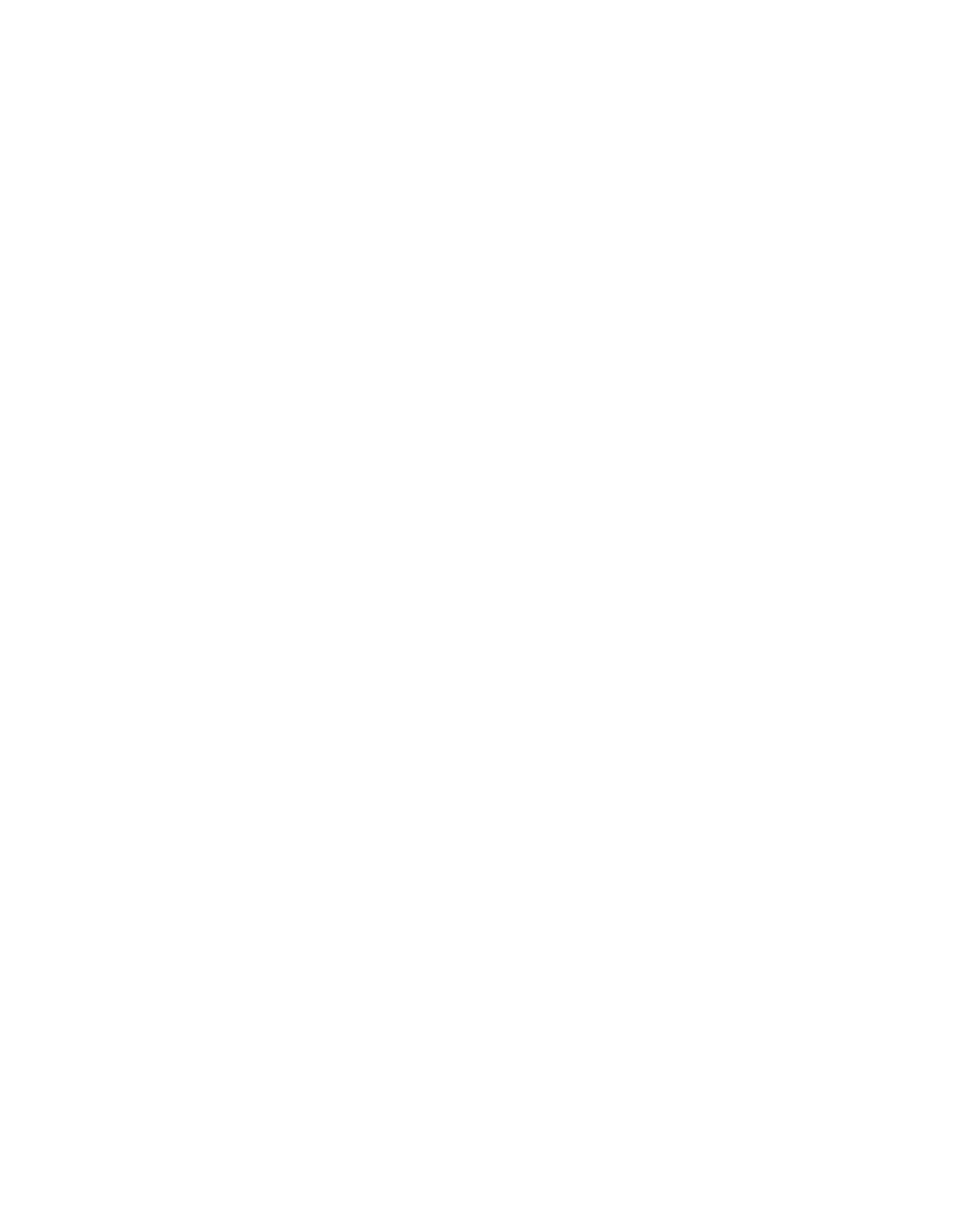

## Table of Contents

| WHY IS FAMILY INVOLVEMENT CRITICAL TO THE ADOLESCENT RECOVERY PROCESS? 5 |
|--------------------------------------------------------------------------|
| CONSIDERING CAREFULLY THE DESIRED LEVEL OF FAMILY INVOLVEMENT 7          |
|                                                                          |
|                                                                          |
|                                                                          |
| 18                                                                       |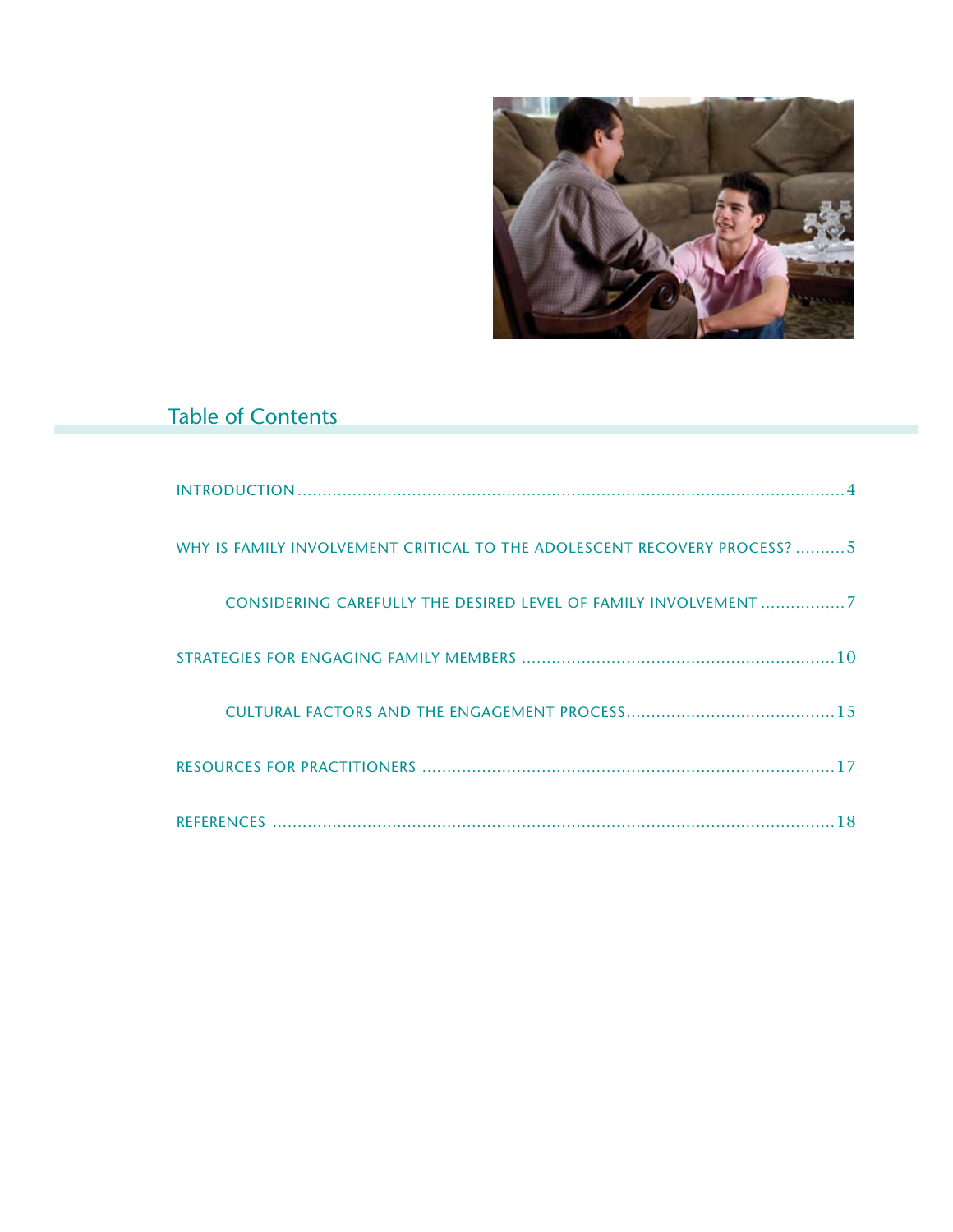## Introduction

Family members can play an important role in treatment engagement and in treatment outcomes. Although it is not uncommon to hear practitioners and researchers voice skepticism about the feasibility of engaging the families of substance abusing adolescents in treatment, there is considerable evidence, as this monograph will show, to the contrary. The successful engagement of family members into treatment can be a critically important component of the adolescent's successful recovery process.<sup>1</sup>

Family member contributions to the therapy process can take many forms. For example, family relationships may be the primary focus of a more traditional family therapy aimed at improving treatment outcomes for the adolescent, or these same relationships may be one of many targets in a "family-based" treatment.2 Family members may be enlisted to coax into treatment a substance abusing adolescent who has refused to be involved in treatment.<sup>3</sup> In some types of family treatment, it is assumed that family members will be in most, if not all, of the treatment sessions, while in other treatments, family members participate in more defined ways. Regardless of the specific ways in which family members will be involved, it has become widely accepted that some level of family involvement is critical to successful outcomes, and this is particularly true when the treatment is focused on a child or adolescent.<sup>4</sup>

Counselors have recognized the difficulties inherent in successfully engaging and retaining families in the treatment of children and adolescents despite the benefits of family involvement in treatment.<sup>5</sup> Early work on the difficulties in engaging family members into an adolescent's drug abuse treatment documented that when parents initiated contacts for the treatment of a substance abusing adolescent, only 22% were successful in bringing the entire family through intake completion.<sup>6</sup> Family relationship problems, some of which preceded and contributed to the emergence of the adolescent addiction, and others that did not exist prior to the addiction but emerged as a result, can negatively impact engagement. A father who has become isolated/disengaged from his wife because of disagreements about disciplining strategies might refuse to come to treatment and refuse his wife's request for renewed participation in family matters. A grandmother who has become hurt and hopeless because

of the adolescent's pattern of stealing the little money she has may feel too defeated to come to treatment. A mother who has been given the message that she has been inadequate as a parent and is to blame for the adolescent's problem may choose not to be blamed any more. Seen from these perspectives, attainment of higher rates of successful family engagement requires the early identification of key contextual and family issues that may be hindering the engagement process, and the aggressive use of strategies to overcome those obstacles to engagement.

Given these considerations, the purpose of this



monograph is to: 1) highlight the importance of including family members in the adolescent recovery process; 2) clarify the meaning of key terms such as family and family involvement; 3) present several of the major obstacles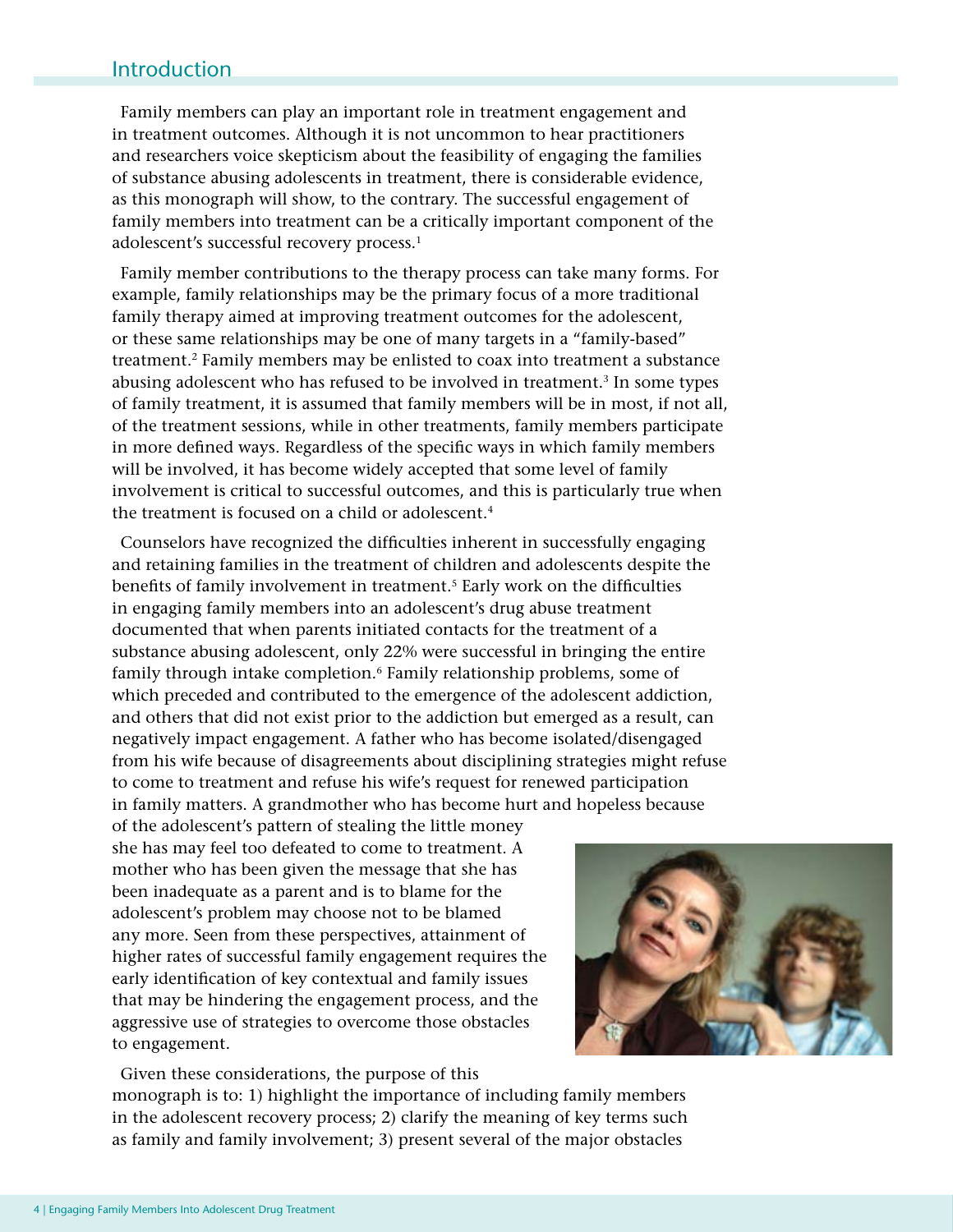to engagement; 4) provide helpful strategies for overcoming the engagement obstacles; and, 5) stimulate thinking about the role of cultural factors in the engagement process.

## Why is Family Involvement Critical to the Adolescent Recovery Process?

It is not a coincidence that some of the most successful substance abuse prevention and treatment programs for adolescents are strongly familybased.7 Any discussion of family involvement in services, however, must ask the question "Which individuals in a person's life constitute family?" For the purposes of helping an adolescent to move forward in treatment and recovery, it may be helpful to be very flexible in the definition of family. A useful distinction has been made between traditional families, extended families and elected families, with elected families representing families self-identified and formed by choice and not by blood, marriage, or law.8 Elective families may include godparents and other significant but non-biologically-related significant others. The most helpful strategy is that the entire network of support and resources be utilized during treatment and relapse prevention.

It is often the case that important family subsystems are not fully utilized. For example, one of the most helpful and underused family subsystems is the sibling subsystem. Because siblings have often shared similar experiences, they can be used therapeutically to move the adolescent to a higher level of functioning. When parents are divorced, the non-custodial parent is also often left out of treatment in an effort to avoid tension and conflict. This is an unwise decision because this person is often highly important to the adolescent. It is better to take the time to create strategies that will utilize the non-custodial parent to help the adolescent achieve her/his goals even if it requires avoiding conjoint family treatment sessions when these types of sessions cannot be handled successfully.

Major benefits can be gained by engaging family members into the treatment. The following recommendations are key to maximizing the benefits.

*Family interventions can help modify the maladaptive family relationship patterns that can contribute to, or result from, adolescent drug abuse.* The emergence and/ or maintenance of overt deviant behaviors among adolescents, including drug/ alcohol use and other delinquent behavior, have been well-documented in the research as linked with poor family functioning.<sup>9</sup> Likewise, the lack of bonding and attachment between adolescents and their parents, and the overall quality of their relationship have also been linked to behavior problems in youth.10 Family interventions are important regardless of whether the maladaptive family patterns are a result of, and not a cause of, the emergence of the adolescent drug problem. Research has shown that family interventions can bring about improvements in overall family functioning and parenting practices by helping parents: create clearer rules and standards for behavior; develop predictable rewards and punishments; and, improve their effectiveness in monitoring school performance and peer relationships. Family interventions can also focus on the repair of relationship ruptures, on improving the trust and cohesion in families, and on fully mobilizing all of the helpers to give support (emotional and instrumental).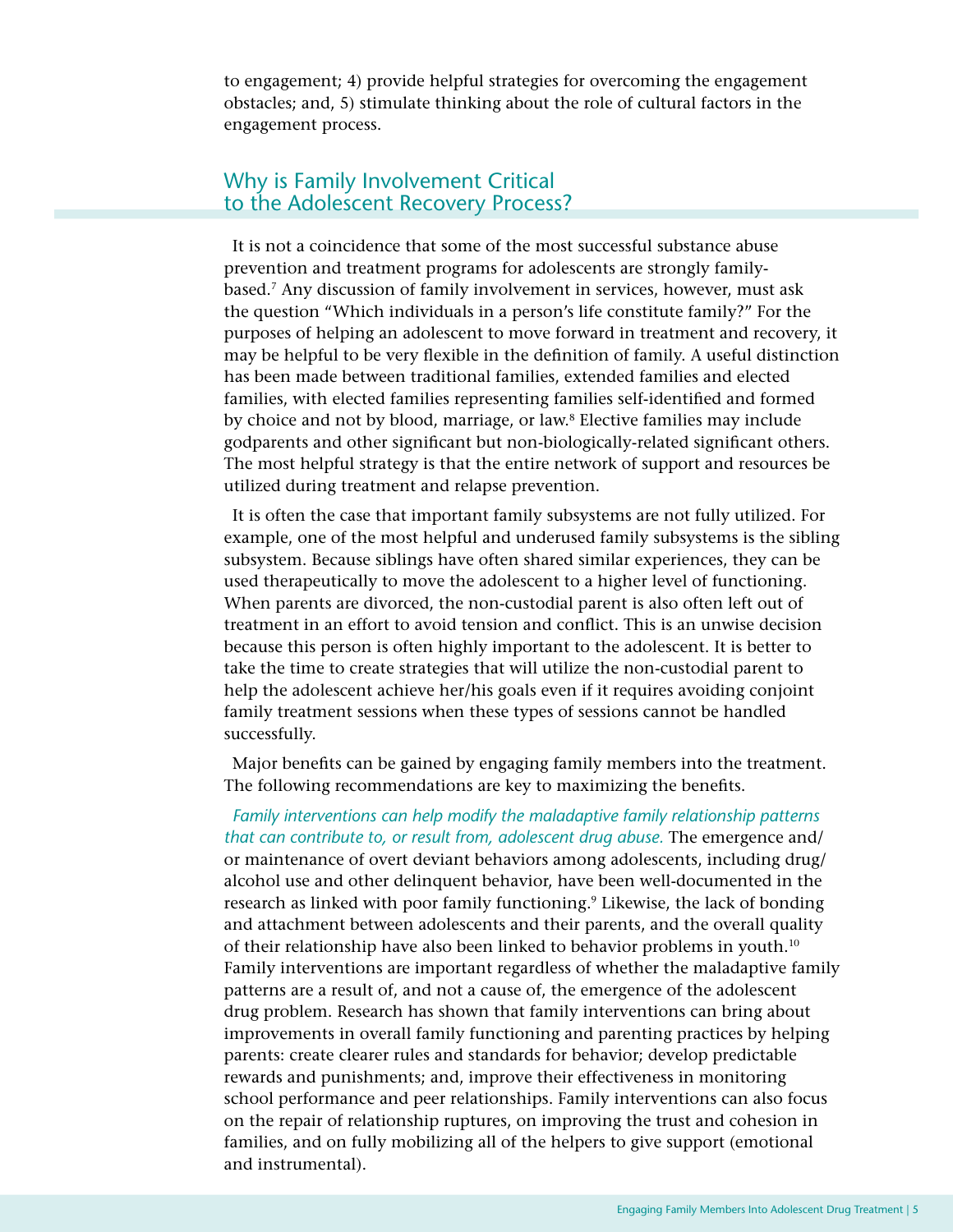*Family members are key to helping with co-occurring disorders.* The treatment of adolescents who use alcohol and drugs is often complicated by the presence of a co-occurring psychiatric disorder. This is supported by the work of Armstrong and Costello<sup>11</sup> which revealed that  $60\%$  of youths with substance use, abuse, or dependence had a co-occurring psychiatric diagnosis, often conduct disorder, attention deficit disorder, or depression. Family intervention can help the family of a substance abusing adolescent to understand the signs of co-occurring psychiatric disorders in their children, and the possible interactions between psychiatric disorders and drugs of abuse. Once the therapist suspects that the adolescent may have a co-occurring disorder, it is important to create sensitivity and awareness in the family members about the role of these additional problems in triggering relapses. The ability of family members to observe psychiatric conditions and to support the adolescent in seeking help when psychiatric conditions worsen may be a critical component of the adolescent recovery process.

For adolescents who have a co-occurring psychiatric disorder (i.e. depression, Attention Deficit Hyperactivity Disorder, anxiety, etc.) psychotropic medication may be prescribed within a combined psychosocial-pharmacological treatment. Adherence to a medication regimen, however, is particularly difficult among substance abusing adolescents. The adolescent's family can play an important

role in monitoring medications for possible side effects, and facilitating the adolescent's compliance with treatment recommendations, including taking medication as prescribed. Better adherence can be accomplished through medication contracting, in which: the consistent taking of medication is negotiated between parent and adolescent; parents help medications become part of the family routine to avoid forgetting; and, rewards and consequences are linked to medication compliance. Interventions can also help parents and adolescents to identify and process any concerns they have about medication side-effects.



Family members are needed as change agents in the youth's environment. In treating adolescents, issues related to school, peer relationships, and legal entanglements are often targets of interventions. Changes needed in schools may involve a closer working relationship between parents and counselors to improve academic performance, increase school attendance, and handle disciplinary actions quickly. At times, a change of school is necessary to give the youth a fresh start. The same may be true when substance abusing youth find themselves in trouble with the legal system. Such large systems as the school and legal system can be complex and intimidating. Interventions that can help parents understand these complex systems, the potential allies that exist within them (e.g., public defenders, school counselors and representatives of regional offices that can serve as advocates for families), and how to change the systems most effectively can have a profound impact on the long-term well being of the adolescent.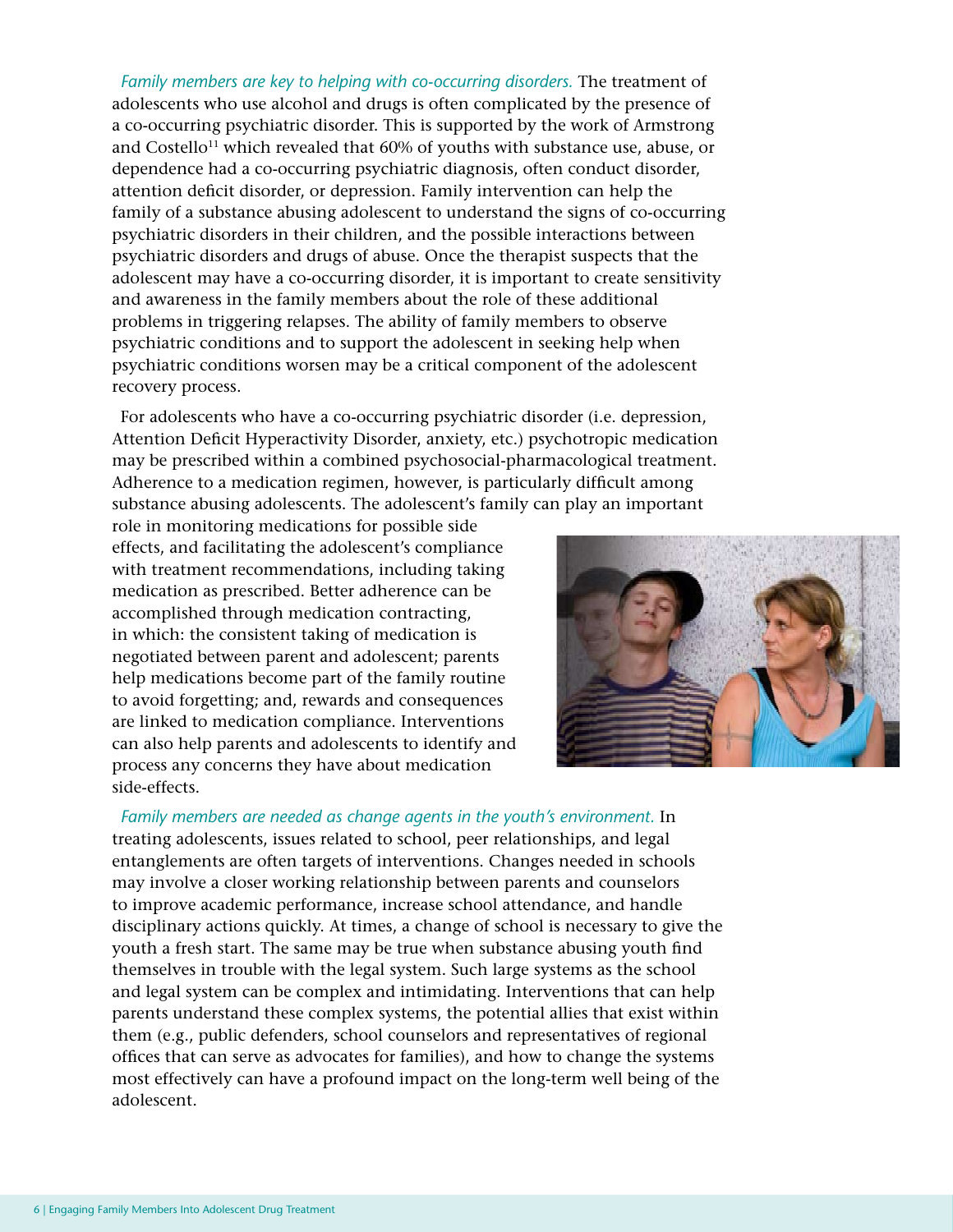### *Family interventions can result in beneficial effects long after the "treatment" phase is over.* The amount of time allowed for the addiction treatment phase is typically brief, although current understanding is that recovery from addiction is not a linear process. Recovery is more similar to that of a chronic medical problem, and not necessarily encompassed by discreet symptom and treatment episodes. With this in mind, there is a very real benefit to accomplishing changes during treatment that will continue to have beneficial impacts well after the primary counselor has ceased to meet with the recovering adolescent. Many of the types of changes described in the previous sections (e.g., improving parenting practices, the quality of parent-adolescent relationships, the family members' ability to understand and seek help for adolescent co-occurring psychiatric disorders, and the parents' ability to intervene in the school and other settings) will stay with the adolescent long after the counselor is gone. For example, the changes a counselor makes in an adolescent's school environment may be limited to that school year, but when the counselor helps parents develop these skills, positive impact may continue for many years to come.

*Family interventions can be used to bring an adolescent to treatment for the first time or can help to retain the adolescent in treatment.* Even though the initial engagement of multiple family members can be difficult, successful accomplishment can lead to a higher likelihood that the adolescent will stay until the completion of treatment. Experienced counselors know that the counseling relationship is rarely a smooth one; there tend to be many bumps in the road and many moments in which the adolescents will want to leave treatment. It is helpful to have family members onboard to help navigate these bumps in partnership with the therapist. With the family members serving as allies, the likelihood that an adolescent will continue to participate in treatment is greatly increased.

## Considering Carefully the Desired Level of Family Involvement

A counselor must have a good idea of both the desired level and focus of family involvement prior to the engagement of family members in treatment. A helpful framework for conceptualizing the different levels of family involvement is provided by Doherty and Baird.<sup>12, 13</sup> Although the initial work of these researchers focused primarily on family-centered medical care, the levels are equally helpful here. At the lower levels of family involvement (levels 1 and 2) there may be little family involvement. Family members may simply be brought in to provide information about the client and his/her circumstances, or the family member may be given simple recommendations on how to be helpful to the client. In the middle levels of the framework (levels 3 and 4) interventions become more clearly focused on the family – perhaps addressing some of the stress and distress that the family is experiencing due to the adolescent's addiction and related behaviors, and/or perhaps asking the family members to behave differently so that the recovery process is accelerated. The use of psychoeducational material that can give the family members important information and that can be used to modify the family context of the problem would be seen at these mid-levels of family involvement. At the upper level of family involvement (level 5) one would expect to see the more focused and intensive family treatments. At this level, the focus is on the modification of more dysfunctional and entrenched family dynamics that may be characterized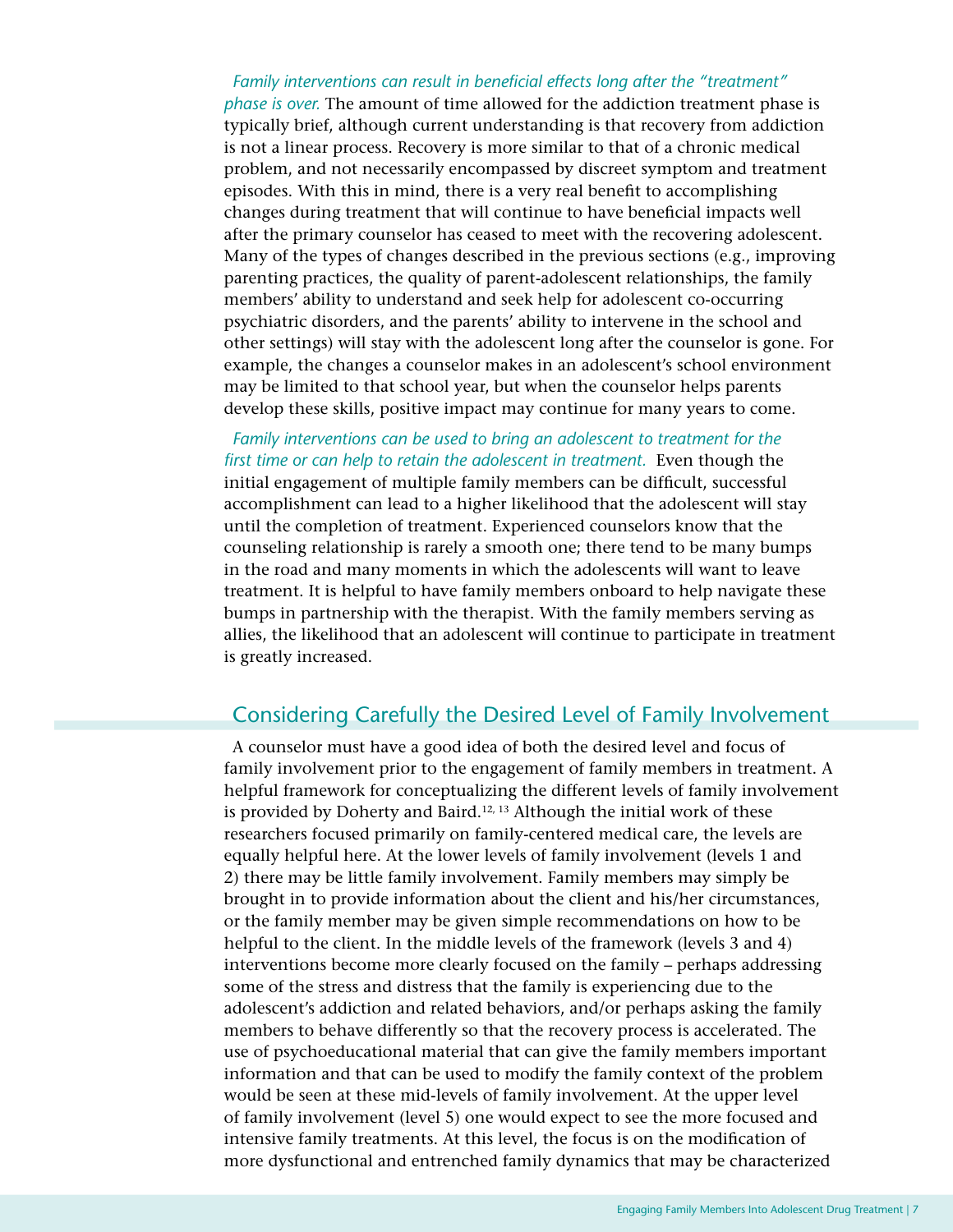by high levels of negativity, potential for violence, and past traumas. The adjacent page further delineates the levels of family engagement and the associated counselor competencies at each level.

Careful consideration of the *focus* of family involvement is helpful in many ways. First, there needs to be an appropriate match between the type of services offered to family members and the skills of the counselor. A family session with the aim of information gathering can have unintended negative consequences if the counselor is not skillful in handling a potentially highly charged situations. This type of session is more likely to lead to premature dropping out of treatment than movement toward recovery. Secondly, it is important to establish clear expectations with family members to ensure that their experience in family sessions is in alignment with what they agreed to and understand. Finally, it is important to plan the *depth* and *scope* of the work to avoid the emergence of painful family issues that the counselor cannot possibly address in a treatment that has limited time allocated to the family members. For example, a therapist who is not trained and prepared to handle issues of sexual abuse should not attempt to probe deeply into those experiences but should refer the client to someone trained in this area. Likewise, a counselor who is confronted with issues of marital infidelity during a family session must have a clear sense of whether working in this broader area is within or outside their scope of expertise and the time available to work with the family of the adolescent. Delving only briefly into such highly charged areas, with the purpose of gathering information, may do more damage than good.



## Levels of Family Engagement and Clinician Competencies

#### *Level 1: Minimal Emphasis on Family*

Interactions with parents are institution centered, not family centered. Families are not regarded as an important area of focus, but parents are dealt with for practical or legal reasons.

#### *Level 2: Information and Advice*

*Knowledge Base:* Content information about families, parenting, and child development.

*Personal Development:* Openness to engage parents in collaborative ways *Example Skills:*

- 1. Communicating information clearly and interestingly.
- 2. Eliciting questions.
- 3. Engaging a group of parents in the learning process.
- 4. Making pertinent and practical recommendations.
- 5. Providing information on community resources.

#### *Level 3: Feelings and Support*

*Knowledge Base:* Individual and family reactions to stress, and the emotional aspects of group process.

*Personal Development:* Awareness of one's own feelings in relation to parents and group process.

*(continued on next page)*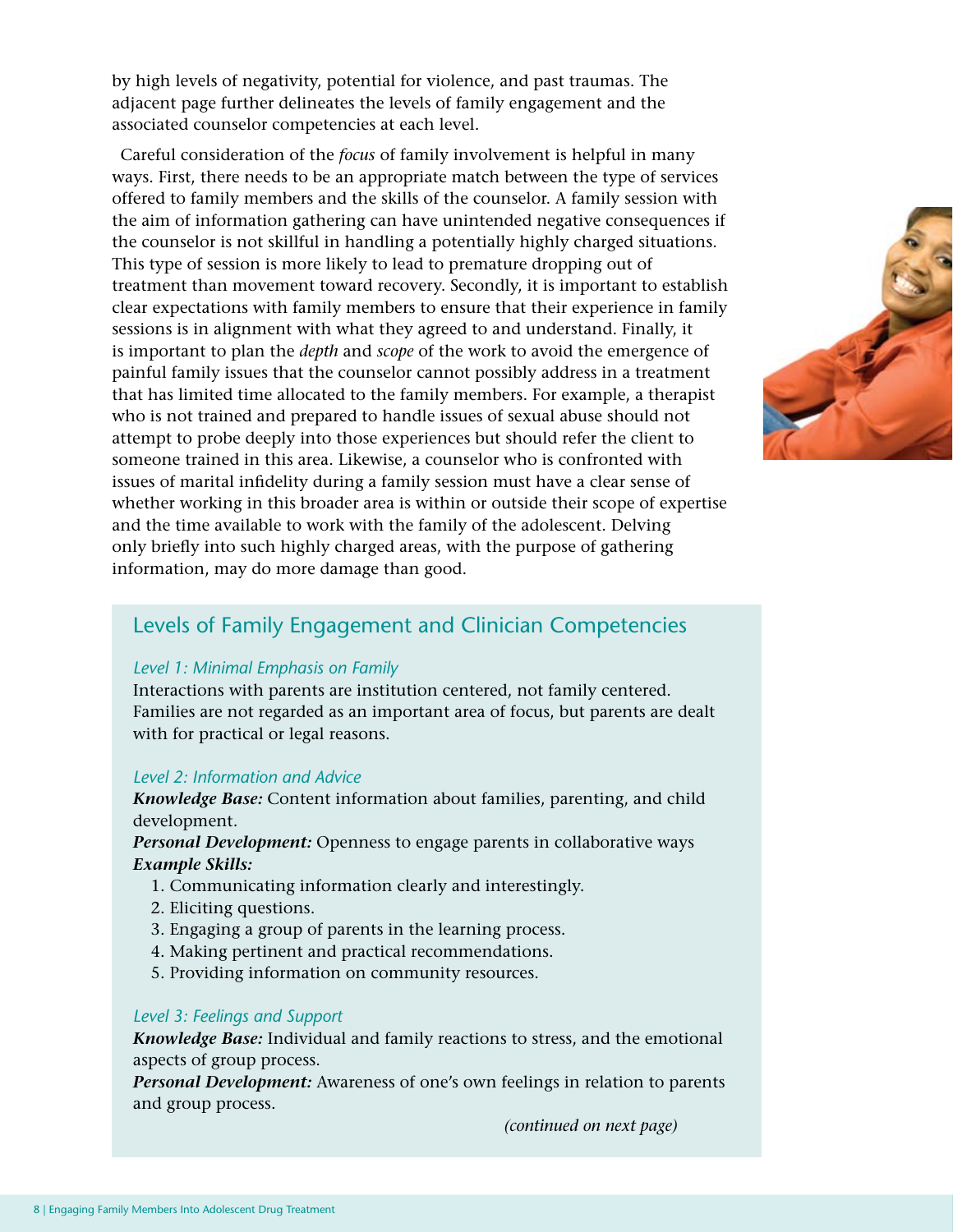

#### *Example Skills:*

- 1. Eliciting expressions of feelings and concerns.
- 2. Empathetic listening.
- 3. Normalizing feelings and reactions.
- 4. Creating an open and supportive climate.
- 5. Protecting a parent from too much self-disclosure in a group.
- 6. Engaging parents in collaborative problem-solving discussion.
- 7. Tailoring recommendations to the unique needs, concerns and feelings of the parent and family.
- 8. Identifying individual and family dysfunction.
- 9. Tailoring a referral to the unique situation of the parent and family.

#### *Level 4: Brief Focused Intervention*

*Knowledge Base:* Family systems theory.

*Personal Development:* Awareness of one's own participation in systems, including one's own family, the parents' systems, and larger community systems.

#### *Example Skills:*

- 1. Asking a series of questions to elicit a detailed picture of the family dynamics of a parent's problem.
- 2. Developing a hypothesis about the family systems dynamics involved in the problem.
- 3. Working with the parent for a short period of time to change a family interaction pattern beyond the one-to-one parent child relationship.
- 4. Knowing when to end the intervention effort and either refer the parent or return to level three support.
- 5. Orchestrating a referral by educating the family and the therapist about what to expect from each other.
- 6. Working with therapists and community systems to help the parent and family.

#### *Level 5: Family Therapy*

*Knowledge Base:* Family systems and patterns whereby distressed families interact with professionals and other community systems.

*Personal Development:* Ability to handle intense emotions in families and self and to maintain one's balance in the face of strong pressure from family members or other professionals.

#### *Example Skills:*

- 1. Interviewing families or family members who are quite difficult to engage.
- 2. Efficiently generating and testing hypotheses about the family's difficulties and interaction patterns.
- 3. Escalating conflict in the family in order to break a family impasse.
- 4. Working intensively with families during crises.
- 5. Constructively dealing with a family's strong resistance to change.
- 6. Negotiating collaborative relationships with other professionals and other systems who are working with the family, even when these groups are at odds with one another.<sup>12</sup>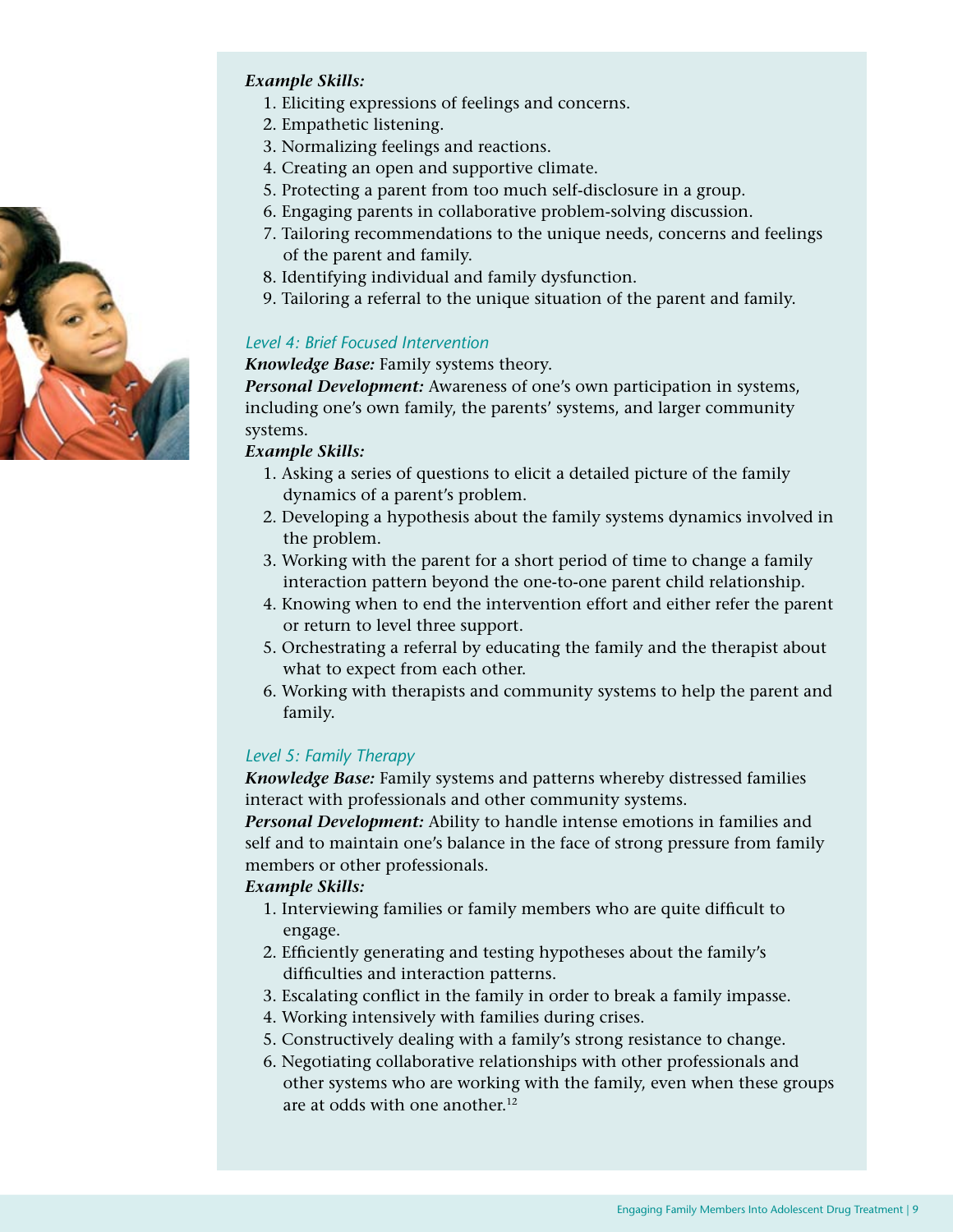## Strategies for Engaging Family Members

The counselor must *join* the family and *earn* a leadership position in the therapeutic system in order to successfully engage the family and facilitate change. When the therapist joins the family, a therapeutic system is formed, and many of the fears and stereotypes of how a therapist could possibly impact the family emerge. As mentioned earlier, there will be a healthy level of skepticism and reluctance to change on the part of the family and the therapist must earn their trust and confidence. This can be accomplished by: displaying caring, respect, and understanding of all members; by showing competence in conceptualizing the problem; by instilling hope that change is possible; and, by showing that the family session can be under control and not a free-forall. The counselor and the family establish an alliance around the common goals of the family, usually by reducing the presenting symptom of substance abuse and other behavior problems, by improving adolescent functioning in

other key areas such as academic functioning, and by reducing negativity and increasing family support. The counselor thus establishes a facilitative leadership position, making interventions to modify and change the identified therapeutic issues.

A very important part of establishing an alliance or "joining" is to make all family members feel that their participation in the session matters. If a person is not helped to actively participate in the family session she/he will be less likely to return to future sessions. All too often, it is the case that therapists "meet the new members" in the first few minutes and then "get down to work" in the usual way with the



usual members. The role that can be played by the new members is not really discussed. To be successful, it is helpful for the counselor and his/her supervisor to think through what each family member may contribute, and to make sure these contributions are not neglected in treatment.

*Challenge your own language, beliefs and habits during the process of engagement.*  There is much to be gained from challenging habitual ways of engaging and collaborating with family members. At times, it may be very helpful for the counselor to challenge the negative connotations that are associated with the term "resistance" and to acknowledge that there are also some very healthy reasons for behaviors that commonly carry this label. For example, resistance can be thought of as a person's or family system's natural effort to maintain what they believe is "balance." It is not a simple decision to change course and abandon major rules that have been in place for long periods of time and that were selected based on a belief that they work well. For example, if parents believe that sitting down to negotiate with a substance abusing adolescent is tantamount to being "soft" and refusal to talk is being "tough," they will not readily give up this long-held position.

Counselors need to be able to clearly explain the rationale for approaching family challenges differently in order to help alleviate this tendency to return to the familiar level of "balance." It should not be taken as a given that the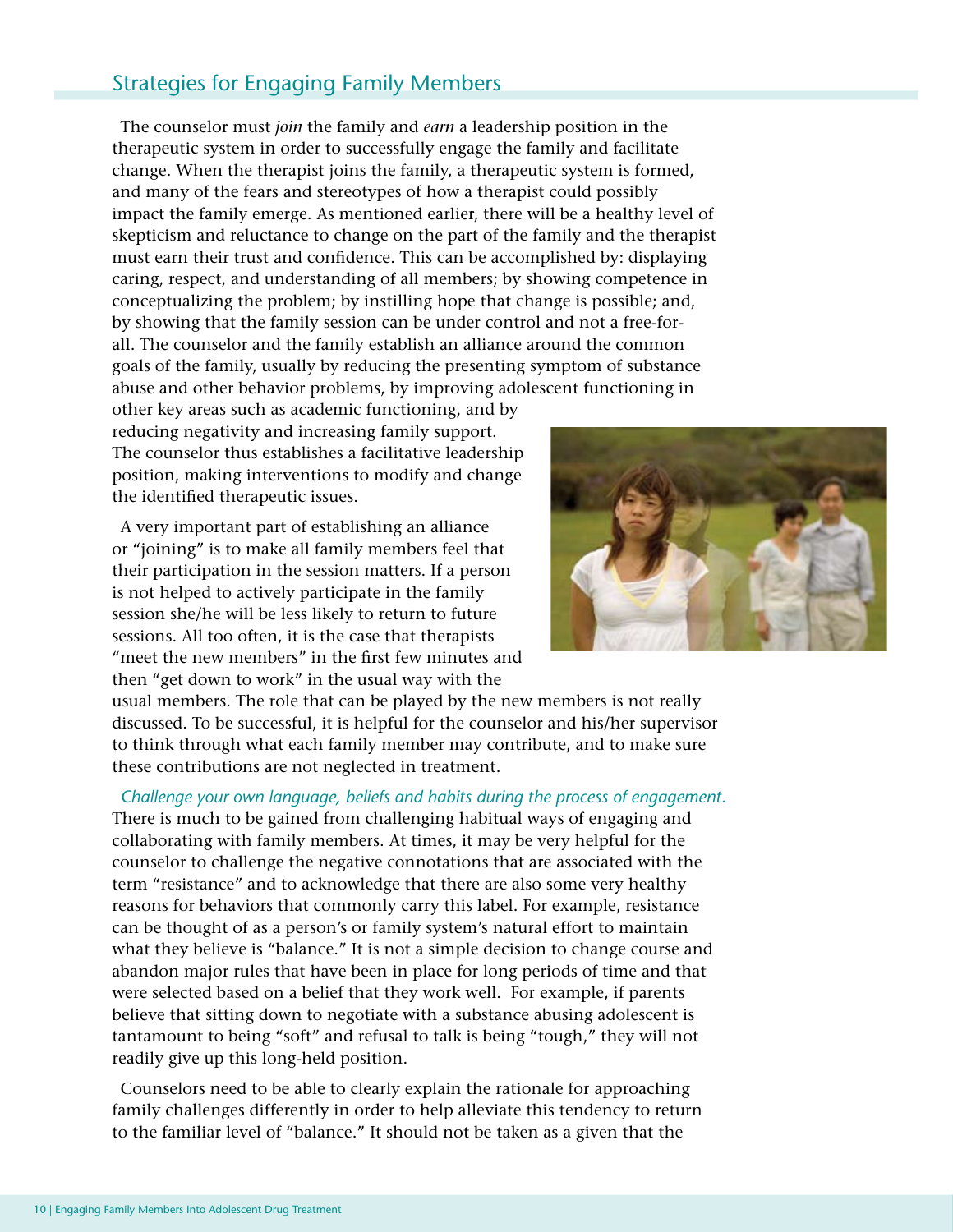family believes their involvement in treatment is warranted or helpful. It is the responsibility of the counselor to deliver a "logical and engaging" rationale and not become frustrated by tendencies to maintain the same family patterns or equilibrium.

Counselor attitudes can present obstacles to family engagement. An interesting set of issues regarding staff attitudes was raised by the work of Baker, Heller, Blacher, & Pfeiffer.14 The findings of their study (of 267 staff members in three residential treatment centers) highlight how the perceived advantages of family involvement can often be offset by the staff's perceived disadvantages of family involvement. Perceived disadvantages include staff feelings that family members:

- disappoint the child when they are unpredictable;
- increase the stress and tension of the child;
- clash with the staff over rules and practices; and,
- interfere with the child's relationship with the staff.

Family members also report obstacles that can hinder high levels of family involvement. A recent set of focus groups<sup>15</sup> was conducted with the parents of adolescents receiving substance abuse treatment, which addressed some of the obstacles that parents encounter. For example, parents stated that much of the jargon (e.g., level 2, client "privileges", etc), often common in residential treatment programs, may alienate rather than engage parents that are unfamiliar with this jargon. At times it is difficult to acknowledge that we, as service providers, often take for granted that everyone understands and accepts the

## Psycho-educational Group Topics for Parents

- Addiction and recovery process
- Detecting and managing co-occurring disorders
- Drugs of abuse and signs of drug use that a parent can detect
- Developmental issues during the adolescent stage
- The possible role of medications and concerns regarding the overuse of prescription medications.
- Risky sexual behavior and how to talk to adolescents.
- Parenting practices with challenging adolescents.
- Special issues in blended and single parent families.

"culture" most prevalent in treatment programs. For example, there are rules regarding such confidentiality, confrontation, and visitation guidelines that may not necessarily make sense to the parents of an adolescent in treatment. Active engagement means that the rationale for these rules and ideas is discussed in detail with parents and that differing perspectives can be respectfully heard and discussed.

*Find out what family members really need.* Family members can often be successfully engaged by offering information and/or services that the family members feel they truly need and that have been difficult to obtain elsewhere. Parents and other family members will often say that they benefit greatly from psycho-educational activities, such as groups focused on topics listed in the adjacent box. The overall perceived value of the program increases, as does the family member participation, when the program can include components that the family members have a "readiness" for. Some parents may be attracted to support groups in which they can openly discuss personal issues, such as hopelessness, frustration, and burnout.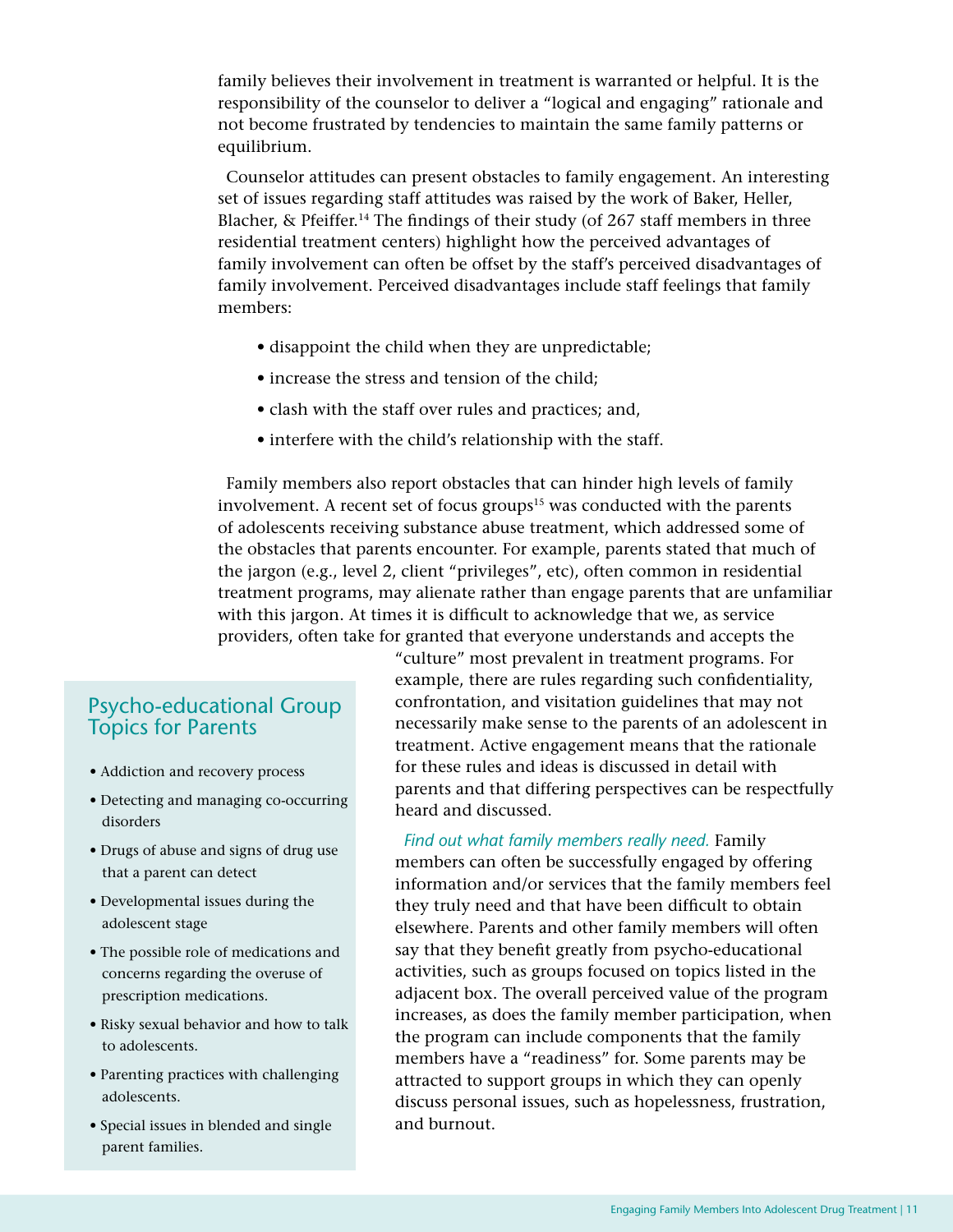*Look for family relationship patterns commonly associated with reluctance to engage.* There are often family dynamics and relationship patterns that directly contribute to a family member's reluctance to participate in treatment. Some research has suggested specific types of familial issues that keep family members from participating.16 For example, at times there may be an unspoken but determined decision taken by one member of the family that another member should not enter a treatment session (even if the adolescent is the main focus of the treatment) because there are issues that he/she would like to keep private. These issues may be such things as marital infidelity, domestic violence, a parent's substance use, and talk of possible divorce. When the counselor notices that the engaged family member is very quick to justify the other family members lack of participation, he/she may begin to suspect one or more of these issues may be present. In this scenario, the engaged family member actively blocks the inclusion of the non-engaged family member(s). Typically, the best way for the counselor to proceed is to agree to very clear guidelines for what will be discussed in treatment and to assure the engaged family member that the counselor will not allow the focus of the treatment to go in unnecessary directions.

In other circumstances, there may be family members whose participation is not being actively blocked by the engaged member. The counselor can, in this case, both ally with the participating member to better understand what keeps the other out, and also reach out directly to the disengaged member(s) to express the importance of their participation. The longer the disengaged member is left out of the treatment, the stronger the message becomes that they are not really needed or valued in the treatment.

In a study of the efficacy of engagement strategies, Santisteban et al.<sup>17</sup> randomized 196 substance abusing adolescents and their families to one of two conditions (the specialized *structural strategic engagement* or the *engagement as usual*). The *engagement as usual* condition was based on a survey of the engagement practices of community agencies treating adolescents. The findings for families that received the *specialized intervention* showed that 81% of adolescents and their families were engaged into treatment as compared to 60% of those in the *engagement as usual* group (See Figure 1). These results revealed that counselors can significantly improve the rates of engagement of both reluctant adolescents and reluctant family members by using specialized engagement strategies (mostly consisting of telephone interventions with some limited visits to meet with reluctant adolescents) and by tailoring interventions to the specific family relationship patterns that may lead to poor engagement rates.

In comparing these patterns, it should be evident that the nature of the counselor's engagement work is more complex with some families. In some families, merely giving them information about why their participation would be beneficial (e.g., "You need to better understand your daughter's depression as it services as a trigger to drug use…") will be enough. In other families, there may be deeply entrenched family conflicts of different kinds that actively block their entry into treatment. In these latter instances, the counselor must actually diagnose and address these obstacles to achieve the engagement of entire families.

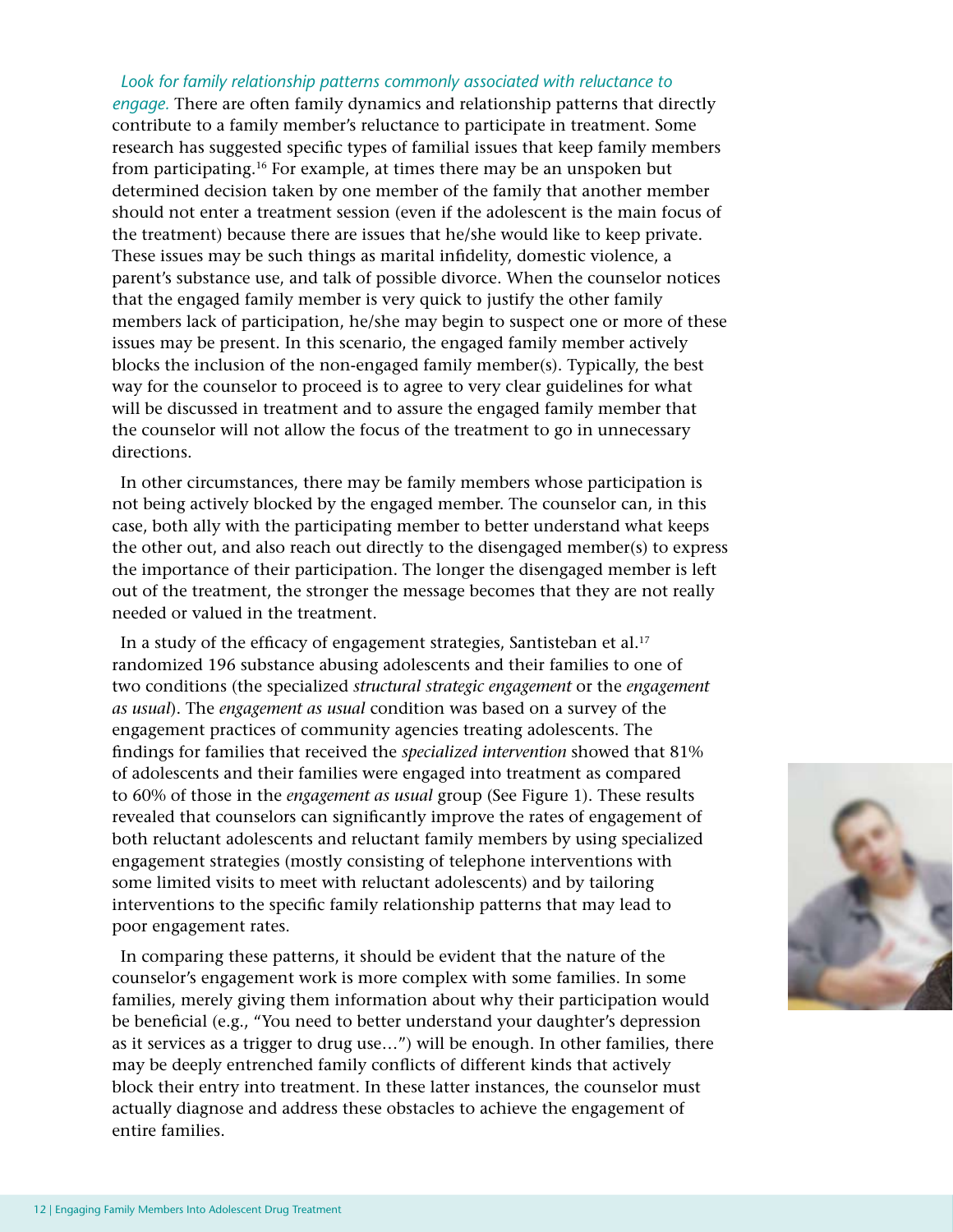

## The Specialized Participation Enhancement Strategies Were Superior to the Commonly Used Strategies

#### *Using interventions with concerned others to bring drug users into treatment.*

In addition to the strategies for engaging the family members of an adolescent who is already in treatment, there are also models of engagement that focus primarily on working with family members first, with the intention of later engaging the drug abuser who refuses to enter treatment. These interventions use the natural influence of family, friends, coworkers, and other social network members to motivate the person with a substance use problem to attend treatment. Although the various intervention packages differ on some key components, they are similar in that they choreograph very specific and powerful messages that the "concerned others" deliver to the substance abusing individual.

One of the earliest and best known interventions of this type is the Johnson Intervention.18 This intervention uses multiple meetings with family members and concerned others to craft and rehearse how best to present the pain and negative impact that the individual's addiction has brought them. It also incorporates a specific meeting in which the family members share the love and concern that has prompted them to move the individual toward substance abuse treatment, and define the consequences that will occur if the individual's drug or alcohol usage continues.

The ARISE intervention (A Relational Sequence for Engagement) is similar to the Johnson Intervention in some respects, however, ARISE has a number of distinctive features. This intervention seeks to be more non-blaming, nonjudgmental, and committed to family competence, resulting in a ''gentler,''



CONDITIONS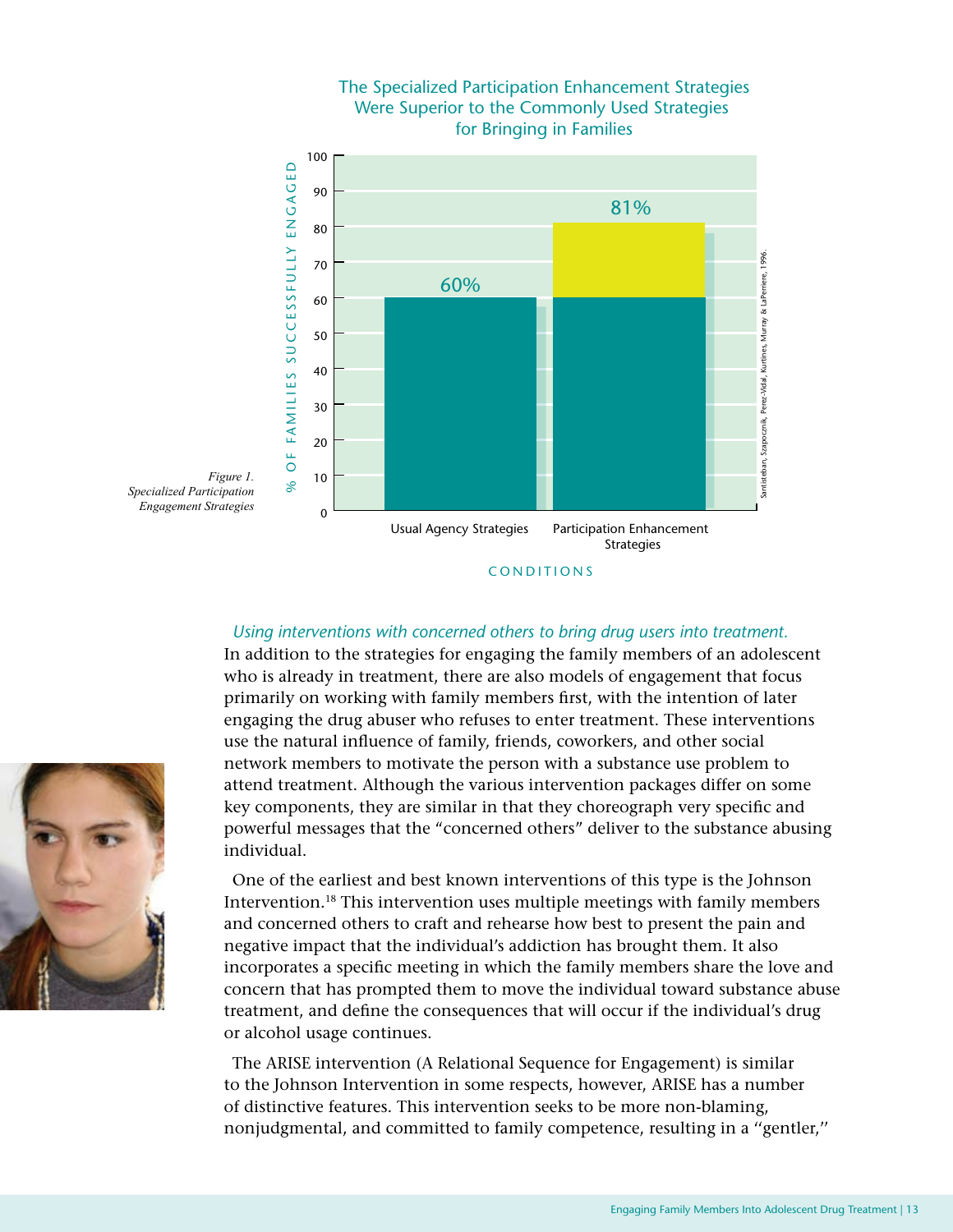more systemic approach to bring the substance abusing individual into treatment.19 The intervention package includes three stages of work, with actions moving to the next highest level or stage only if the preceding stage has not succeeded in engaging the person into treatment.

- *Telephone Coaching (Stage I)* consists of supporting the person who has made a telephone call for help, and guiding the caller to create a larger system of concerned others that attempt to steer the substance abuser toward treatment.
- *Mobilizing the Network (Stage II)* involves meetings with the network of concerned others to develop more precise strategies and communications directed toward the substance abuser.
- *The ARISE Intervention (Stage III)* is reached when, in spite of the network's confrontation, encouragement, support and understanding, the substance abusing individual has refused to stop using and enter treatment. In this Stage, an intervention resembling the Johnson Intervention takes place.

One of the best researched methods for working with concerned others is the Community Reinforcement and Family Therapy.<sup>20</sup> This approach is designed to increase rates of engagement of the substance abusing person through the work with concerned others, and to improve the functioning of the concerned others. This combination is expected to lead to better long term outcomes in treatment engagement, retention, and rates of recovery. In a small randomized trial, $21$ Community Reinforcement Training (CRT) led to significantly more family member sessions (8.6 weeks vs. 5.2 weeks), a higher percentage of treatment completers (86% vs. 39%), and a high percentage of target users brought into treatment (64% vs. 17%) when compared to a 12-step self-help group (see Figure 2).

Although the data presented involves the use of CRT with adult substance abusing individuals, its variants have also been adapted to be used the adolescents with parents and other family members as the targets of the intervention. This is relevant to work with adolescents and has promising findings from the point of view of both engagement and presenting symptom outcomes.







TREATMENT ENTRY

CRT Self-Help

 $\overline{0}$ 

 $\frac{1}{2}$ 

*Figure 2. CRT and Self-Help in the FSO Treatment Process*

## **INTERVENTION**

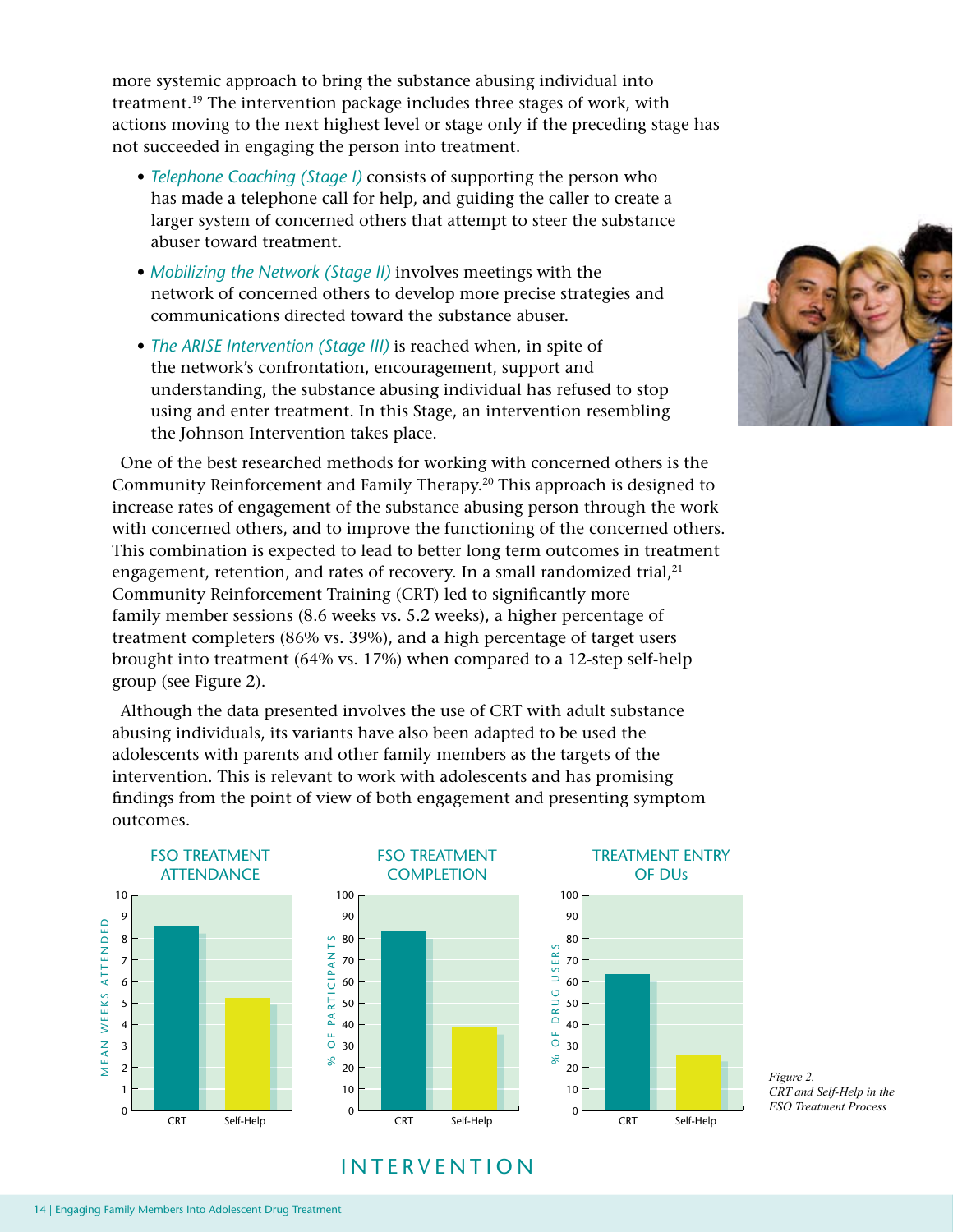## Cultural Factors and the Engagement Process

When considering any complex process such as engagement or treatmentseeking behavior, it is very important to have a framework for considering the role of cultural factors. Cultural factors are crucial to a counselor's ability to "read" the family and to truly "connect" with them during the initiation of the therapeutic process. In working with families from diverse cultures, the counselor must consider: 1) his/her counselor's knowledge of the family's culture, world view, beliefs, and/or value system; and, 2) the compatibility between the underlying assumptions and techniques of a given therapeutic approach and the expectations/value system of the client and family. While a full analysis of the impact of cultural factors is beyond the scope of this article, some of the more salient cultural characteristics and their specific relationship to the process of engagement are briefly considered.

There are a number of studies that suggest that programs that take a client's culture and life experiences into account can be more successful at engagement and retention. One study of the retention rates of Mexican Americans, who were treated in an ethnicity-specific program, compared this group to a mainstream treatment program. Researchers found that the Mexican Americans in this ethnically-specific program were 11 times more likely to return after the first session as compared to mainstream programs.<sup>22</sup> In making sense of these types of findings, it has been argued that the critical issue is not simply matching patient and therapist/assessor on ethnicity, but instead, ensuring that therapists/assessors demonstrate: 1) an understanding of stressors related to such things as immigration, acculturation, and discrimination; and, 2) positive attitudes toward a client's cultural uniqueness.<sup>23</sup>

A more recent finding suggests that the introduction of ethnicity/race related content to the conversation can enhance adolescent engagement into therapy. $24$ Clinical researchers working with African American youth and families found that by adding salient cultural theme content such as (anger, alienation, and journey from boyhood to manhood), engagement could be significantly increased.

It should be noted that in some ethnic and racial groups, there is a higher proportion of families that have a very traditional or "hierarchical" family organization. When this type of family organization is prominent, parents of an out-of-control and highly rebellious adolescent may feel particularly weak, defeated, and ashamed because they are unable to carry out their expected roles as powerful leaders. In some ways, the introduction of the counselor to the problem punctuates the humiliating fact that the parents are unable to be effective leaders in the family. The counselor can be particularly sensitive to the potentially threatening nature of her/his perceived role by attending to the family's hierarchical nature. The counselor can, from the very first contact, send the message that the parents are the leaders of the family and that the counselor cannot do the job of helping the youngster without their expertise and leadership.

The culturally competent counselor must be sensitive to people who have been the targets of chronic discrimination, such as people of color, as there may be a stronger sense of distrust. During any first encounters with people who

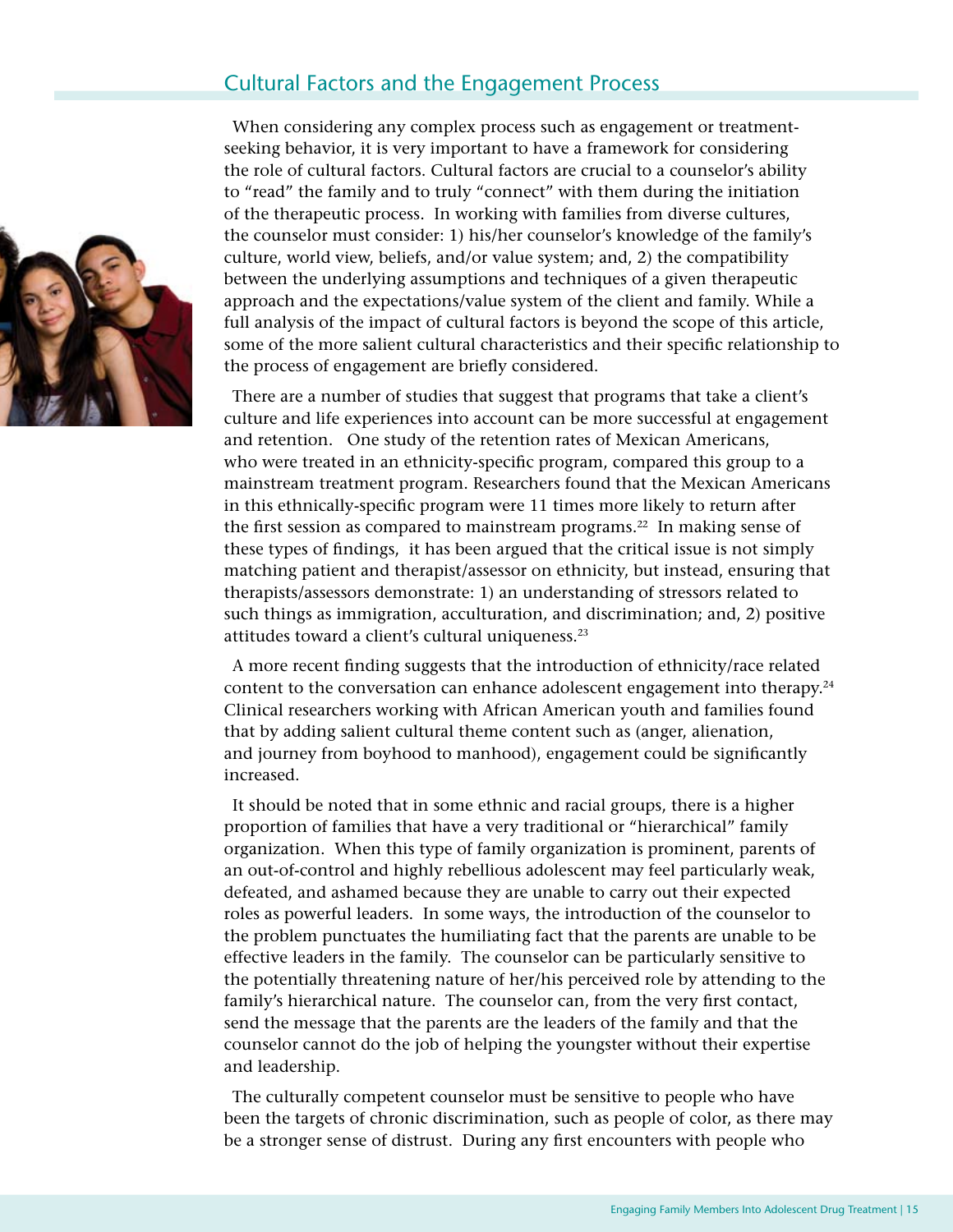have faced discrimination, counselors need to be aware that the family may have an overriding concern that large institutions may practice subtle forms of discrimination which results in a level of healthy skepticism.

In many instances in which the families are immigrants, parents and youngsters are caught in a clash of cultures (new host vs. original culture) and their differing values. The hopelessness that can block engagement can often be diminished by reframing the major clash as being between cultures and not individuals. That is, the adolescent can be seen as not primarily rebelling against father but reflecting a more individualistic set of values than those espoused by the original culture. By normalizing this process of clashing values and norms, the counselor can assist the family in reducing the level of defensiveness and hopelessness.

Finally, with minority patients it is most important to establish the credibility of the counselor. Credibility comes in part, when the counselor understands the client's expectations and works to create a fit between treatment and client expectations. Sensitivity and respect for the beliefs and world-view of the client/family is crucial. In families that expect a no-nonsense, problem solving approach, the counseling can be presented as having concrete and attainable short-term goals that fit in to the parent's problem orientation. Indicators of progress early in the treatment may be particularly important in terms of retention in treatment.

## **Conclusions**

Many forces can influence the engagement process. Forces exist at the level of the family system (e.g., marital conflicts a family member may wish to avoid), and at the level of the counselor system (e.g., views regarding resistance and the pros and cons of family involvement, cultural competence). Counselors can now be guided by research that has focused on the engagement process. Thoughtfullydeveloped and carefully executed strategies can make a big difference in the rates of engagement of family members into the ongoing treatment of a substance abusing member, and in motivating a reluctant substance abusing individual into treatment. The talent and clinical creativity of the counselor is tested during the engagement process, as much if not more than, during the treatment process because many of the influencing factors are behind the scenes and yet to be known. By thinking of the complex clinical process as beginning from the very first phone contact rather than at the first session, the counselor can use her/his expertise to engage as much of the family network and its resources as possible. This system and all of its resources will be needed to keep the recovery process on track throughout the client's life.

## Tips for Successful Engagement of Family Members

- 1. Have a flexible understanding of "resistance" as a natural response to requests for change.
- 2. Be willing to challenge your habitual ways of engaging family members into the process of treatment.
- 3. Have a clear perspective of the possible benefits of family involvement and help families understand these benefits.
- 4. Have a clear vision of the type and level of family involvement that is optimal given the resources and family situation.
- 5. Develop a set of strategies for tailoring the engagement interventions to the specific conditions of the family.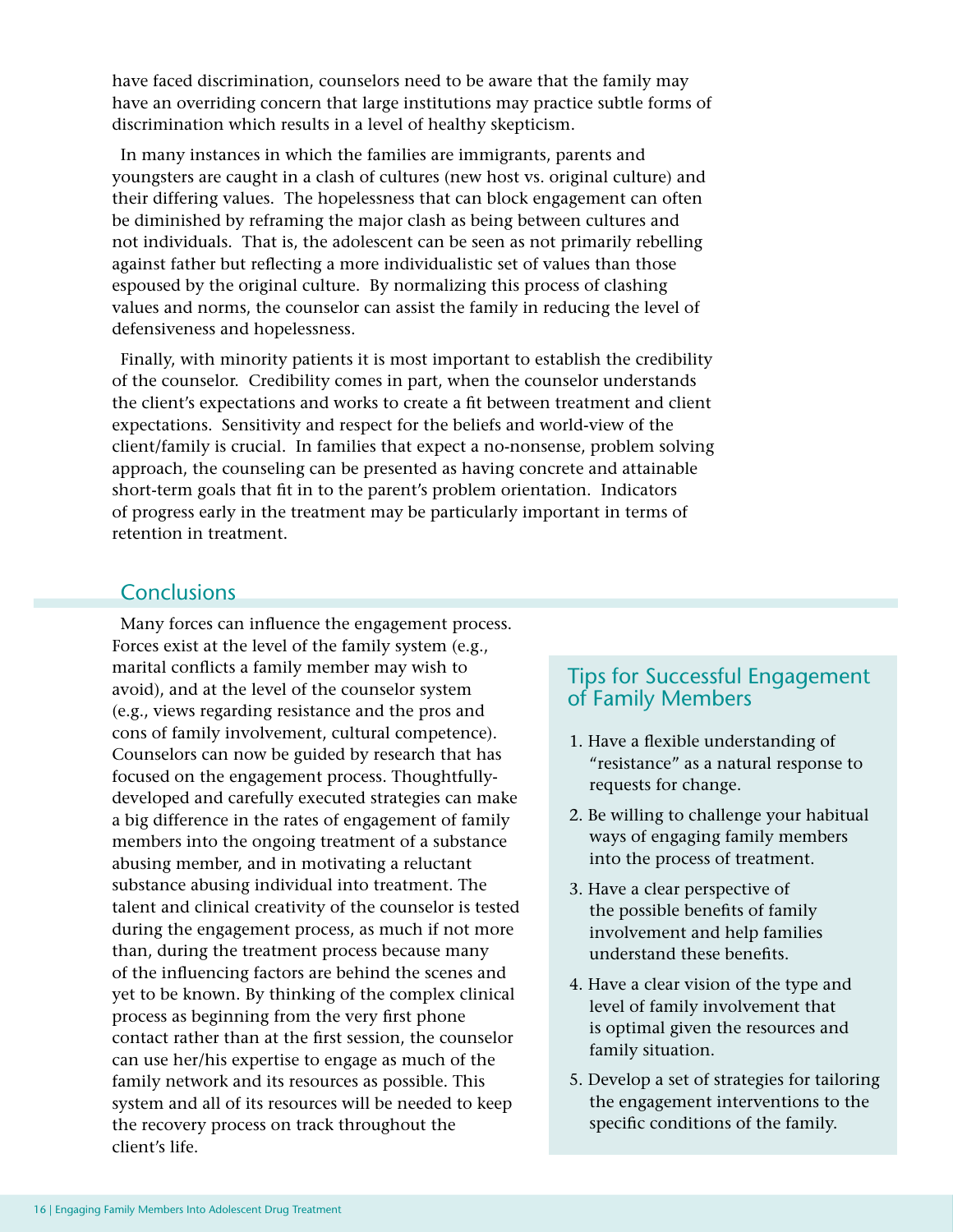## Resources for Practitioners

The following Evidence Based Practices (EBPs) are a few selected resources for counselors to consider for use in their work with families. These programs are designed to engage families in the adolescent treatment process.

#### *Multidimensional Family Therapy (MDFT)*

This family therapy protocol treats polydrug-abusing adolescents by targeting the individual adolescent, the parent(s), the relationship between children and parents, and other systems (school, peers, juvenile justice, etc.). Interventions work within the multiple dimensions of adolescent development, and they target the processes known to produce and/or maintain drug taking and related problem behaviors. MDFT typically involves 14-16 weekly sessions, ranging from 60-90 minutes each, and incorporating both individual and family formats.

Citation: Liddle, H.A. (2002). *Multidimensional Family Therapy for Adolescent Cannabis Users, Cannabis Youth Treatment Series, Volume 5.* DHHS Pub. No. 02–3660 Rockville, MD: Center for Substance Abuse Treatment, Substance Abuse and Mental Health Services Administration.

Order free print copy from National Clearinghouse for Alcohol & Drug Information (Inventory #BKD388); or purchase print copy (\$30) or download for free from SAMHSA's Knowledge Application website: http://kap.samhsa.gov/products/manuals/cyt/index.htm

#### *Multisystemic Therapy (MST): Primary Manual for Treating Serious Antisocial Behavior in Adolescents*

MST is a family and community-based treatment for adolescents presenting serious antisocial behavior (e.g., violence, substance abuse) and who are at imminent risk of out-of-home placement such as incarceration. It is a manualized treatment that encompasses a comprehensive set of identified risk factors targeted through individualized interventions and delineates interventions that integrate empirically-based clinical techniques into a broad-based ecological framework.

Citation: Henggeler, S.W., Schoenwald, S.K., Borduin, C.M., Rowand, M.D., & Cunningham, P.B. (1998). *Multisystemic Treatment of Antisocial Behavior in Children and Adolescents.* New York: Guilford Press.

Purchase the book from Guilford Press (Catalogue number 0106) or visit the MST comprehensive website: www.mstservices.com/index.php

#### *Brief Strategic Family Therapy (BSFT)*

This is a brief intervention used to treat adolescent drug use that occurs in conjunction with other problem behaviors. These behaviors include things such as conduct problems at home and at school, oppositional behavior, and delinquency, associating with antisocial peers, aggressive and violent behavior, and risky sexual behavior. Family interactions are thought to maintain or exacerbate adolescent drug abuse and other behavioral problems are targeted. Treatment typically involves 12-24 sessions, each 90 minutes in length, for 4 months. Additionally, there ay be up to 8 "booster" sessions. The number of sessions needed depends on the severity of the problem.

Citation: Szapocznik, J., Hervis, O., & Schwartz, S. (2003). *Brief Strategic Family Therapy for Adolescent Drug Use,* NIH Publication Number 03-4751. Washington, DC: National Institute on Drug Abuse.

Available from NIDA online: www.drugabuse.gov/TXManuals/bsft/BSFTIndex.html

#### *Family Support Network (FSN) for Adolescent Cannabis Users*

This intervention seeks to extend the focus of treatment beyond the world of the adolescent by engaging the family, a major system in his or her life. FSN consists of several components, each designed to achieve specific objectives:

- Case management
- Six parent education (PE) groups
- Three or four in-home family therapy sessions.

The FSN process is a family intervention designed to be used in conjunction with any standard adolescent treatment approach.

Citation: Hamilton, N.L., Brantley, L.B., Tims, F.M., Angelovich, N., & McDougall, B. (2001). *Family Support Network for Adolescent Cannabis Users, Cannabis Youth Treatment (CYT) Series, Volume 3.* DHHS Pub. No. (SMA) 01–3488. Rockville, MD: Center for Substance Abuse Treatment, Substance Abuse and Mental Health Services Administration.

Order from the National Clearinghouse for Alcohol and Drug Information at 1-800-729-6686 or 1-800-487-4889 (TDD). Or download for free from SAMHSA's Knowledge Application website:

http://kap.samhsa.gov/products/manuals/cyt/index.htm

#### *Screening and Assessment for Family Engagement, Retention, and Recovery (SAFERR)*

This guidebook presents the SAFERR model for helping staff of public and private agencies (child welfare, substance abuse treatment, and the courts) respond to families affected by substance use disorders. The SAFERR model and this guidebook were developed by the National Center on Substance Abuse and Child Welfare (NCSACW). The model includes screening and assessment tools and efficient communication strategies that support sound and timely decisions about the safety of children and about the treatment and recovery of parents. It includes guidance for developing collaborative relationships between the systems to help improve outcomes for these families.

For a free download of the manual, go to: www.ncsacw.samhsa.gov/files/SAFERR.pdf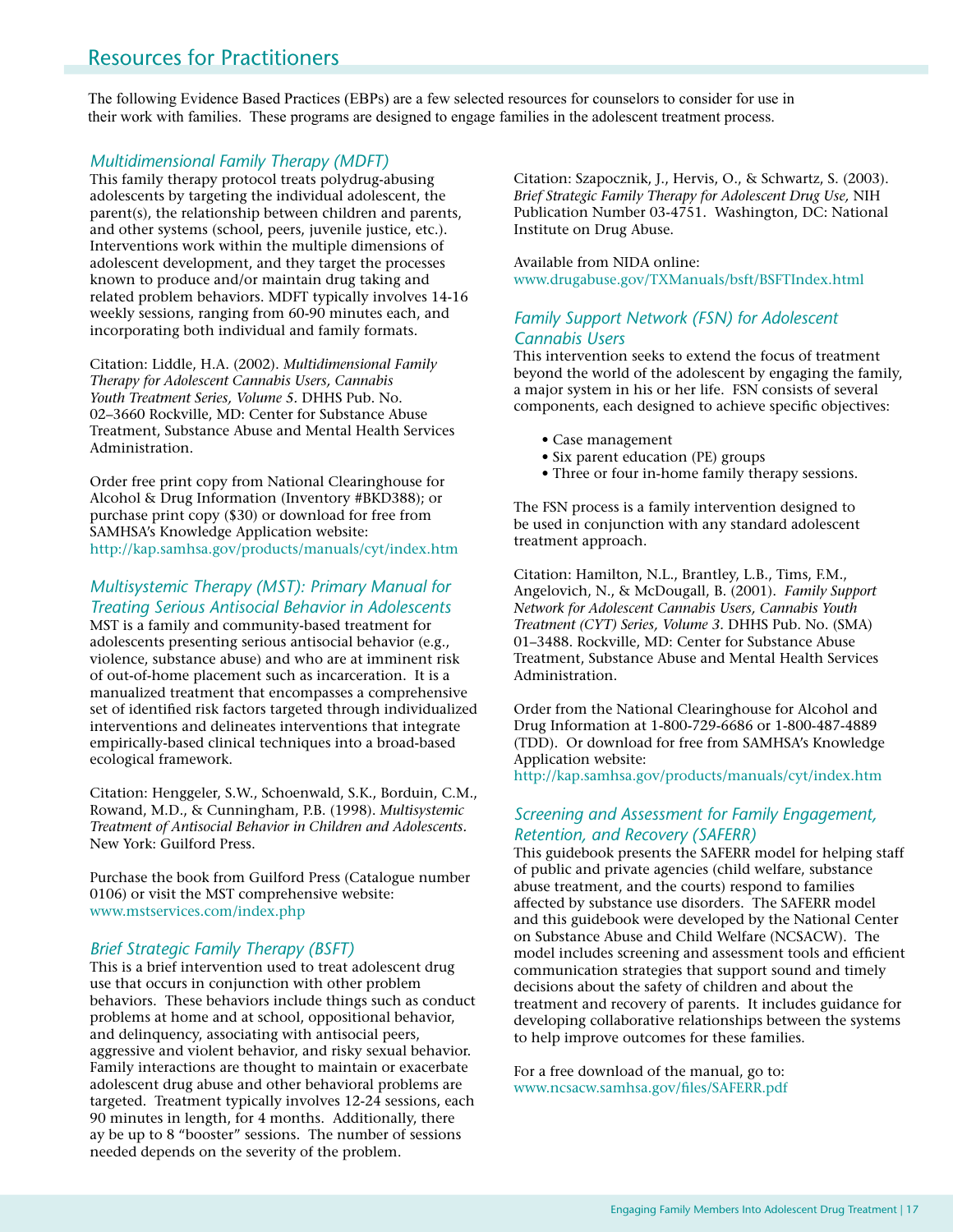### **References**

- 1. Alexander, J.F., Sexton, T.L., & Robbins, M.S. (2002). The developmental status of family therapy in family psychology intervention science. In H.A. Liddle, J.H. Bray, R.F. Levant, & D.A. Santisteban (Eds), *Family Psychology: Science-Based Interventions*. American Psychological Association, Washington, D.C.
- 2. Liddle, H.A., & Dakof, G.A. (1995). Efficacy of family therapy for drug abuse: Promising but not definitive. Special Issue – The effectiveness of marital and family therapy. *Journal of Marital and Family Therapy, 21, 4.*
- 3. Landau, J., Stanton, D., Ikle, D., Garrett, J., Shea, R.R., Browning, A., & Wamboldt, F. (2004) Outcomes with the ARISE approach to engaging reluctant drug- and alcohol-dependent individual in treatment. *The American Journal of Drug and Alcohol Abuse, 30(4),* 711-748.
- 4. Alexander, J.F., Sexton, T.L., & Robbins, M.S. (2002). The developmental status of family therapy in family psychology intervention science. In H.A. Liddle, J.H. Bray, R.F. Levant, & D.A. Santisteban (Eds), *Family Psychology: Science-Based Interventions.* American Psychological Association, Washington, D.C.
- 5. Kazdin A.E., Holland, L., Crowley, M. & Breton, S. (1997). Barriers to treatment participation scale: Evaluation and validation in the context of child outpatient treatment. *Journal of Child Psychology and Psychiatry, 38(8),* 1051-1062.
- 6. Szapocznik, J., Perez-Vidal, A., Brickman, A., Foote, F.H., Santisteban, D.A., Hervis, O. & Kurtines, W.M. (1988). Engaging adolescent drug abusers and their families into treatment: A strategic structural systems approach. *Journal of Consulting and Clinical Psychology, 56(4),* 552-557.
- 7. Liddle, H. & Rowe, C. (Eds.)(2006). *Treating adolescent substance abuse: State of the science.*  Cambridge University Press.
- 8. Center for Substance Abuse Treatment (2004). *Substance abuse treatment and family therapy.* Treatment Improvement Protocol (TIP) Series, No. 39. DHHS Publication No. (SMA) 04 -3957. Rockville, MD: Substance Abuse and Mental Health Services Administration.
- 9.Dishion, T., Nelson, S.E., & Bullock, B.M. (2004). Premature adolescent autonomy: parent disengagement and deviant peer process in the amplification of problem behaviour. *Journal of Adolescence, 27(5),* 515-530.
- 10. Brook, D.W., Brook, J.S., Richter, L., Whiteman, M., Arencibia-Mireles, O., & Masci, J.R. (2002). Marijuana use among the adolescent children of high risk drug-abusing fathers. *American Journal of Addictions, 11(2)*, 95-110.
- 11. Armstrong T.D. & Costello, E.J. (2001). Community studies on adolescent substance use, abuse, or dependence and psychiatric comorbidity. *Journal of Consulting and Clinical Psychology, 70(6),* 1224-1239.
- 12. Doherty, W. (1995, Oct.). Boundaries between parent and family education and family therapy: The Levels of Family Involvement Model. *Family Relations, 44(4),* 353-358. (Text in box reprinted with permission from the publisher.)
- 13. Doherty, W.J., & Baird, M.A. (1986). Developmental levels in family-centered medical care. *Family Medicine, 18(3).*
- 14. Baker, B.L., Heller, T.L., Blacher, J. (1995). Staff attitudes toward family involvement in residential treatment centers for children. *Psychiatric Services, 46,* 60–65.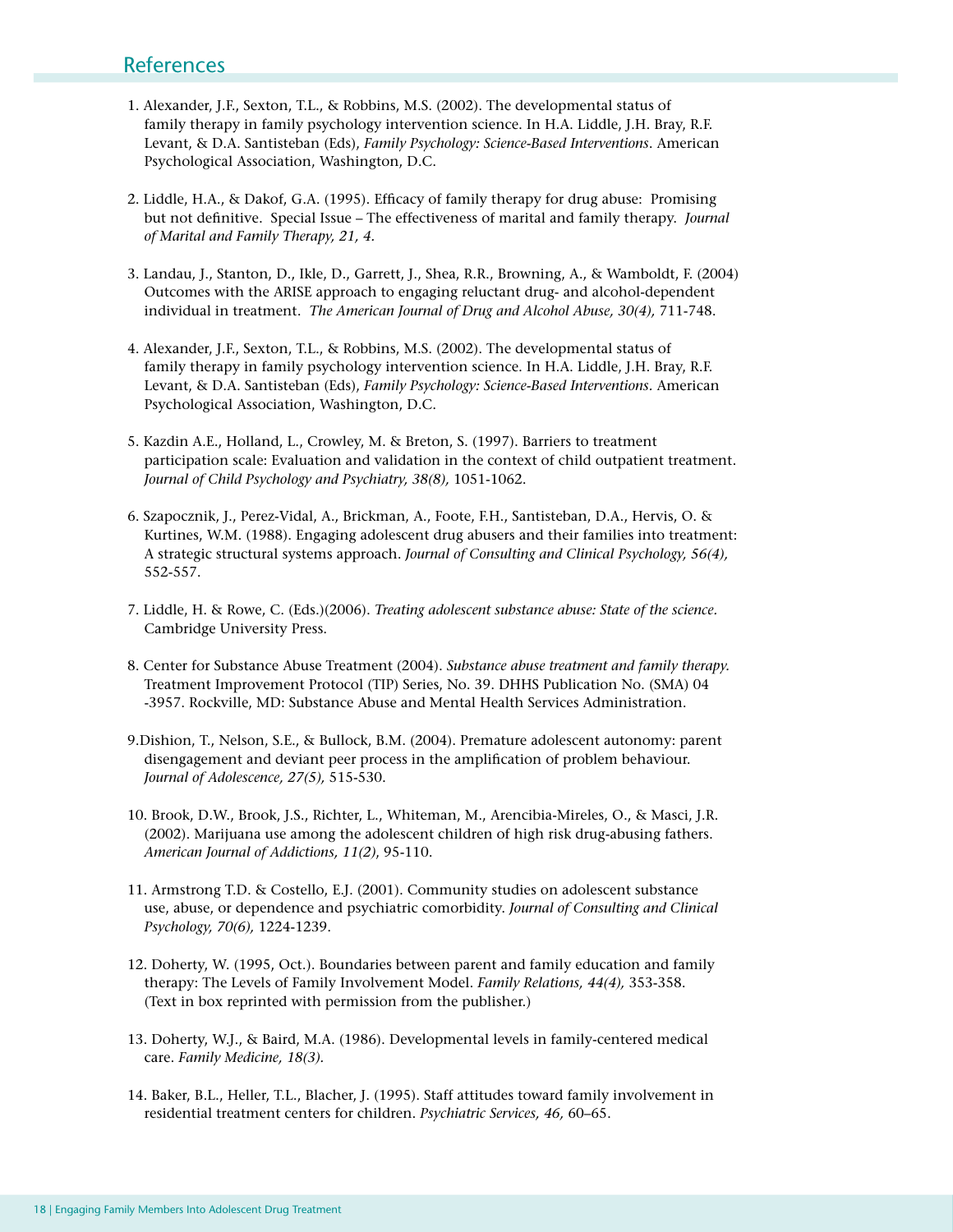- 15. Southern Coast Addiction Technology Transfer Center (2007). *Parental involvement in adolescent substance abuse treatment programs: Synopsis of focus groups conducted with Florida adolescent treatment providers and parents.* Tallahassee, FL: Florida Certification Board.
- 16. Santisteban, D.A., Szapocznik, J., Perez-Vidal, A., Kurtines, W., Murray, E.J., & LaPerriere, A. (1996). Efficacy of interventions for engaging youth/families into treatment and the some variables that may contribute to differential effectiveness. *Journal of Family Psychology, 10(1),* 35-44.
- 17. Santisteban, D.A., Szapocznik, J., Perez-Vidal, A., Kurtines, W., Murray, E.J., & LaPerriere, A. (1996). Efficacy of interventions for engaging youth/families into treatment and the some variables that may contribute to differential effectiveness. *Journal of Family Psychology, 10(1),* 35-44.
- 18. Johnson V.E. (1986). *Interventions: How to help someone who doesn't want help.* Minneapolis, MN: Johnson Institute Books.
- 19. Landau, J., Stanton, D., Ikle, D., Garrett, J., Shea, R.R., Browning, A., & Wamboldt, F. (2004) Outcomes with the ARISE approach to engaging reluctant drug- and alcoholdependent individual in treatment. *The American Journal of Drug and Alcohol Abuse, 30(4),* 711-748.
- 20. Meyers, R.J., Miller, W.R., Hill, D.E., Smith, J.E., & Tonigan, J.S. (1998). Community reinforcement and family training (CRAFT); Engaging unmotivated drug users in treatment. *Journal of Substance Abuse, 10,* 291-308.
- 21. Kirby, C.K., Marlow, D.B., Festinger, D.S., Garvey, K.A., & LaMonaca, V. (1999). Community reinforcement training for family and significant others of drug abusers: A unilateral intervention to increase treatment entry of drug users. *Drug and Alcohol Dependence, 56,* 85-96.
- 22. Takeuchi, D.T., Sue, S. & Yeh, M. (1998). Return rates and outcomes from ethnicityspecific mental health program in Los Angeles. In P. Balls-Organista, K.M. Chun, & G. Marin (Eds.), *Readings in ethnic psychology.* Routledge: New York.



23. Sue, S., Zane, N. & Young, K. (1994). Research on psychotherapy with culturally diverse populations. In A.E. Bergin & S.L. Garfield (Eds.), *Handbook of psychotherapy and behavior change,* (pp. 783-817). Oxford, England: John Wiley & Sons.

24. Jackson-Gilfort A., Liddle, H.A., Tejeda, M.J., & Dakof, G.A. (2001). Facilitating engagement of African American male adolescents in family therapy: A cultural theme process study. *Journal of Black Psychology, 27(3),* 321-340.